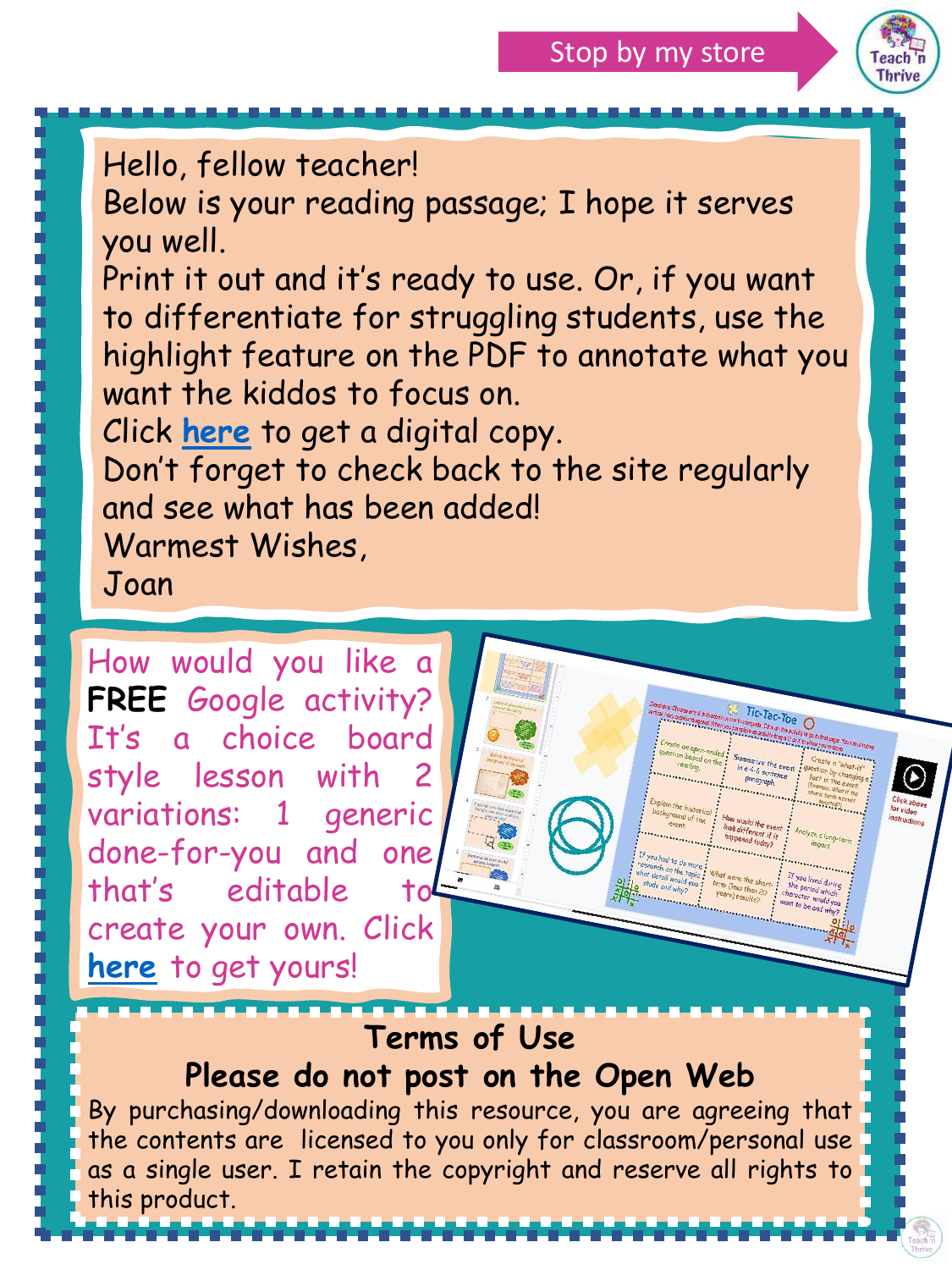# **Roaring Twenties**

The 1920s was for many an optimistic time, a period of prosperity and exciting social change, leading to the nickname the "Roaring Twenties." It was not good for everyone, and the good times overall would come to an end with a crash.

#### **Back to Normal**

After World War I and an early "Red Scare" including an operation by the Attorney General against accused radicals (Palmer Raids), the nation was ready to go back to normal. An industrial boom, including mass production of consumer products such as cars (such as the Model T by Henry Ford) and radios allowing the average person to purchase them, helped a pro-business sentiment.

This provided an opening for Warren Harding to win the presidency on a platform of going back to "normalcy," bringing the country back to normal. The Republican Party's probusiness message also was a fit for the times. After Harding died in office of natural causes, Vice President Coolidge followed, winning election on his own in 1924. And, a third Republican administration followed after Herbert Hoover won in 1928. It would take the economy going bad for a change of political guard.

#### **Flappers and Speakeasies**

The 1920s was a time of great cultural excitement for a variety of reasons. Peace and prosperity led to the spreading of culture, including the Harlem Renaissance in New York City. This was an intellectual, social and artistic movement in black culture. Radio and the movies also reached more and more people, "talkies" (sound) coming to films at the end of the decade.

The 1920s was also nicknamed the "Jazz Age" after a feel-good music craze. *The Great Gatsby,* a novel by F. Scott Fitzgerald is a leading portrait of the culture of the times. Two cultural standouts in this period are found in this work. Flappers were women of the 1920s who behaved and dressed in what was seen as a radical fashion. This includes a short hair style named the "bob," short skirts and smoking. It was an early form of feminism and sexual freedom, one which would arise again.